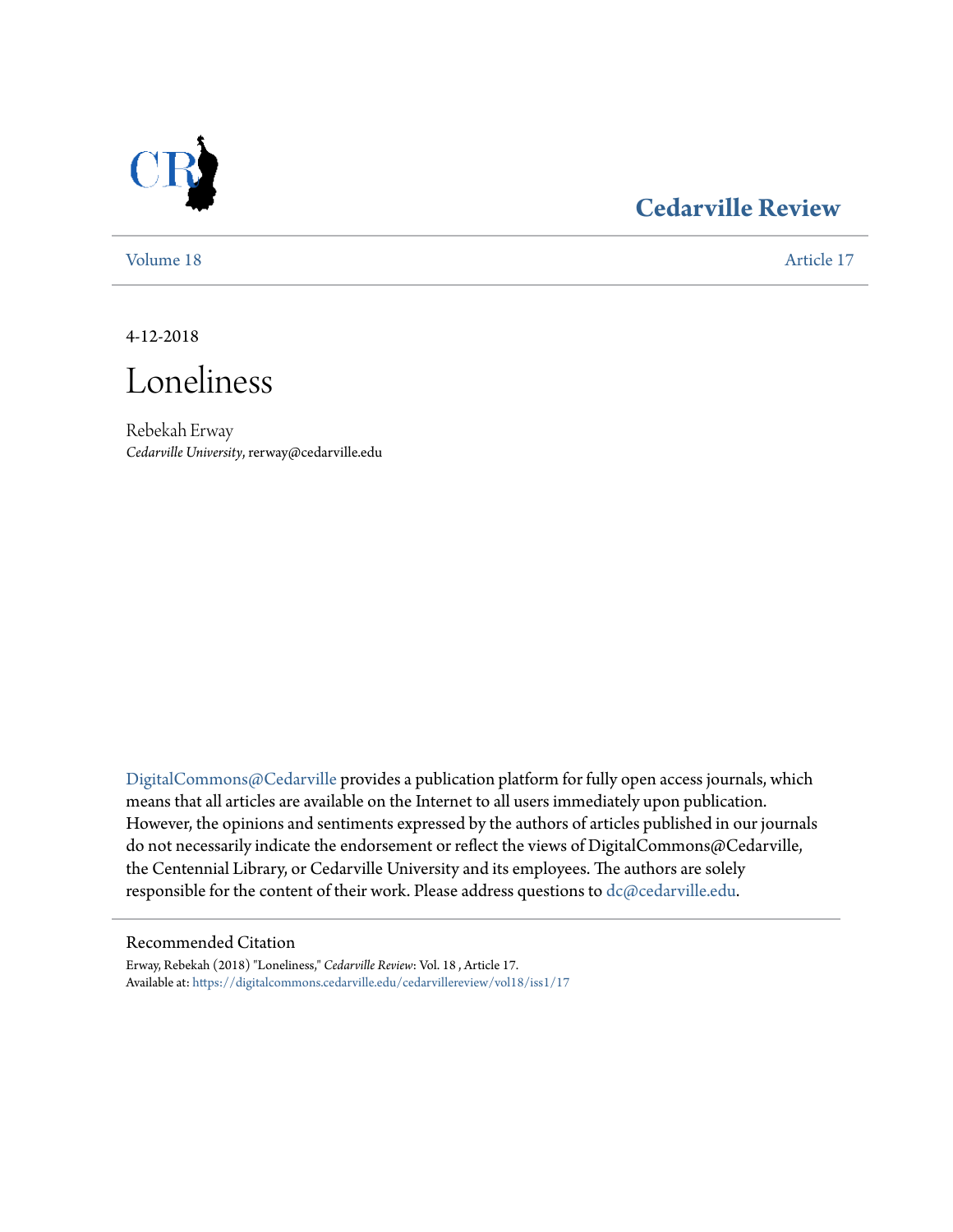## Loneliness

Browse the contents of [this issue](https://digitalcommons.cedarville.edu/cedarvillereview/vol18/iss1) of *Cedarville Review*.

Please see the Editors' Foreword - [A Christian Response to Art and Literature: A Very Short Guide to Images](http://digitalcommons.cedarville.edu/cedarvillereview/vol18/iss1/1/) [and Texts](http://digitalcommons.cedarville.edu/cedarvillereview/vol18/iss1/1/)

#### **Description (Optional)**

Loneliness isn't a person but, rather, an absence of people. Or, to be more precise, the feeling of no one's presence except your own. To be lonely, then, as in this poem, is to feel the presence of absence, the companionship of no one, and the company of a person who isn't a person at all.

### **Creative Commons License**

 $\bigcirc$   $\circ$ 

This work is licensed under a [Creative Commons Attribution-Noncommercial-No Derivative Works 4.0](http://creativecommons.org/licenses/by-nc-nd/4.0/) [License.](http://creativecommons.org/licenses/by-nc-nd/4.0/)

#### **About the Contributor (Optional)**

Rebekah Erway is a lover of words and how they fit together to roll off tongues and into minds, presenting ideas that people knew but didn't recognize, pointing them towards God and his truth.

Follow this and additional works at: [https://digitalcommons.cedarville.edu/cedarvillereview](https://digitalcommons.cedarville.edu/cedarvillereview?utm_source=digitalcommons.cedarville.edu%2Fcedarvillereview%2Fvol18%2Fiss1%2F17&utm_medium=PDF&utm_campaign=PDFCoverPages)



Part of the [Poetry Commons](http://network.bepress.com/hgg/discipline/1153?utm_source=digitalcommons.cedarville.edu%2Fcedarvillereview%2Fvol18%2Fiss1%2F17&utm_medium=PDF&utm_campaign=PDFCoverPages)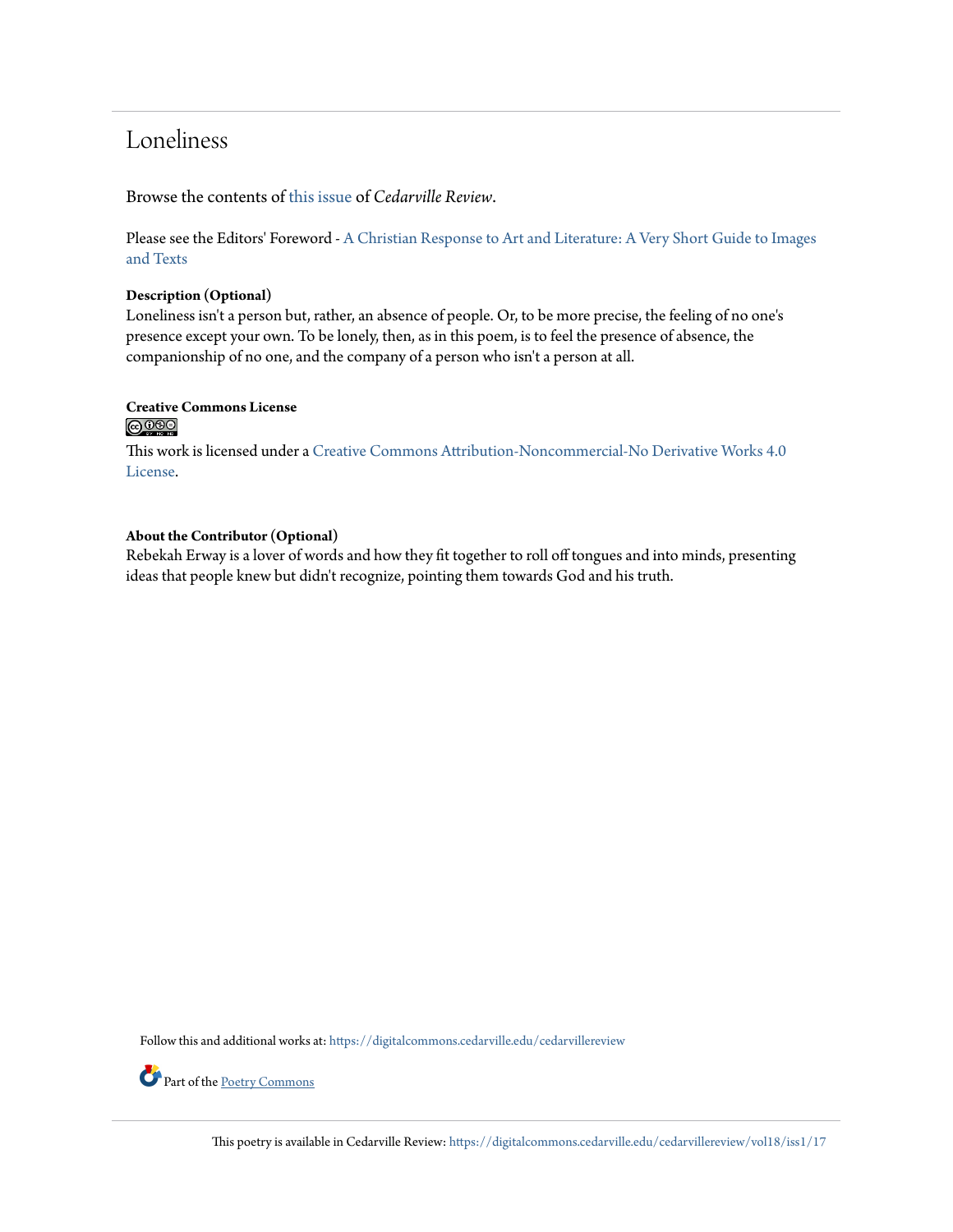# *Poetry by Rebekah Erway* LONELINESS

I first met him in the elementary lunchroom When I sat on the red bench, looked down, My feet not touching the linoleum. He sat beside me. "The other kids are talking." "I know," I said. And he was silent. And so was I.

He came again to Camp Bayouca When I looked at the blue bunk beds, My two backpacks at my feet. He stood beside me. "Everyone else chose a bunk-mate." "I know," I said. And he was silent. And so was I.

**30** THE CEDARVILLE REVIEW